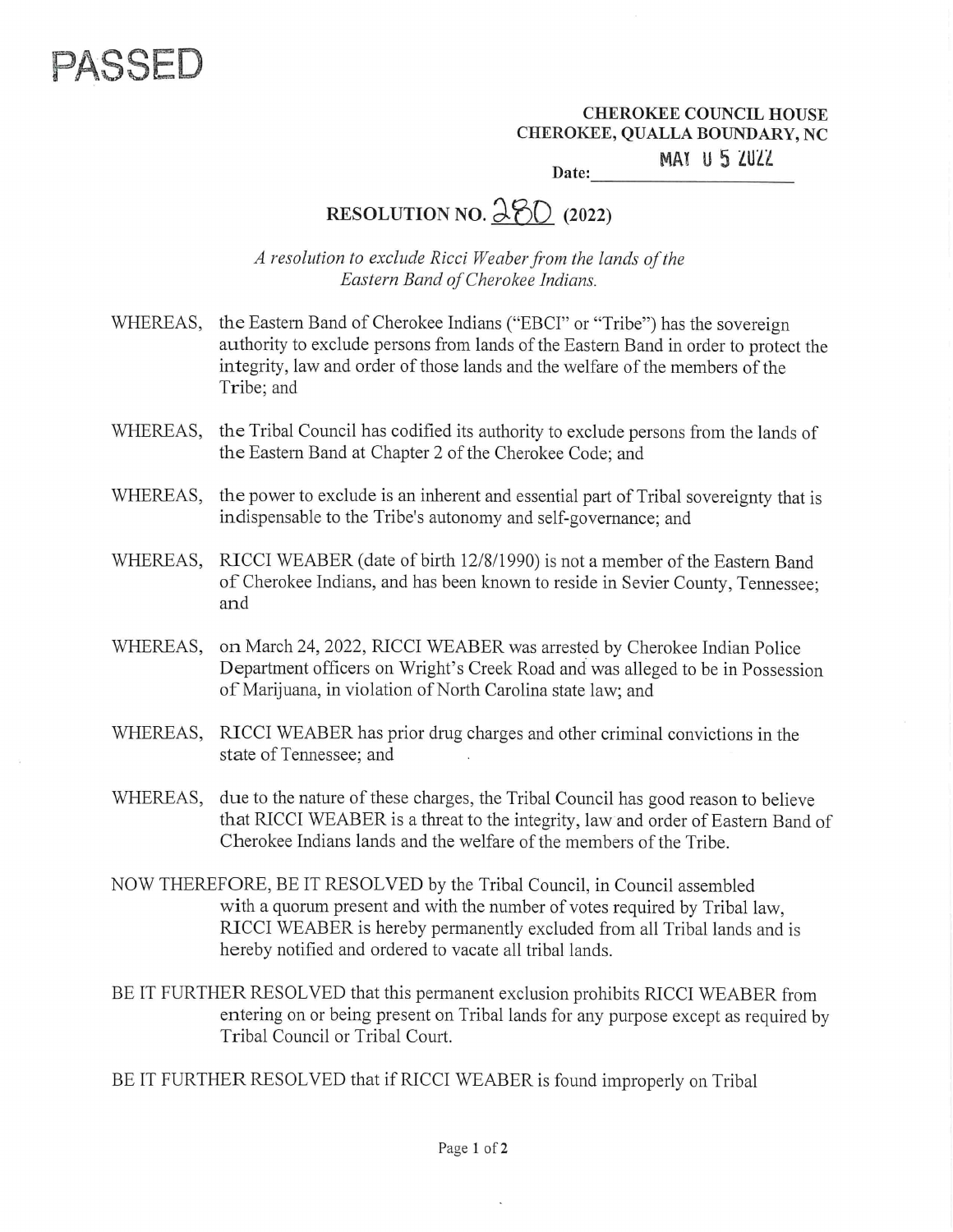lands at any time after the effective date of this resolution she shall be treated as a trespasser and appropriate legal action shall be taken against her.

BEIT FINALLY RESOLVED that all resolutions inconsistent with this resolution are rescinded, and that this resolution shall become effective when ratified by the Principal Chief.

Submitted by the Chief of Police of the Cherokee Indian Police Department pursuant to Cherokee Code Chapter 2.